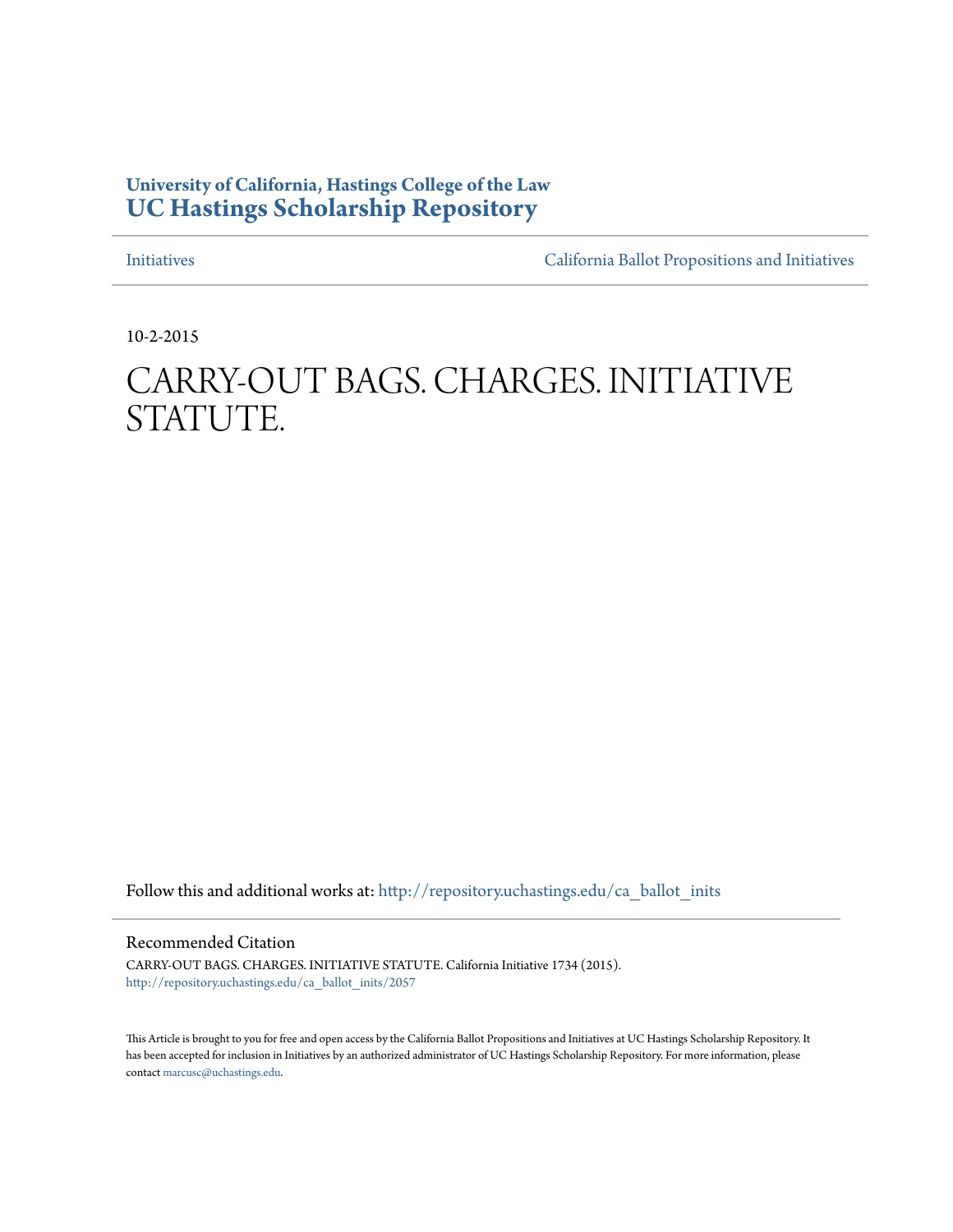The Attorney General of California has prepared the following title and summary of the chief purpose and points of the proposed measure:

**CARRY-OUT BAGS. CHARGES. INITIATIVE STATUTE.** Redirects money collected by grocery and certain other retail stores through sale of carry-out bags, whenever any state law bans free distribution of a particular kind of carry-out bag and mandates the sale of any other kind of carry-out bag. Requires stores to deposit bag sale proceeds into a special fund administered by the Wildlife Conservation Board to support specified categories of environmental projects. Provides for Board to develop regulations implementing law. Summary of estimate by Legislative Analyst and Director of Finance of fiscal impact on state and local government: **If voters uphold the state's current carryout bag law, redirected revenues from retailers to the state, potentially in the several tens of millions of dollars annually. Revenues would be used for grants for certain environmental and natural resources purposes. If voters reject the state's current carryout bag law, likely minor fiscal effects.**  $(15-0074)$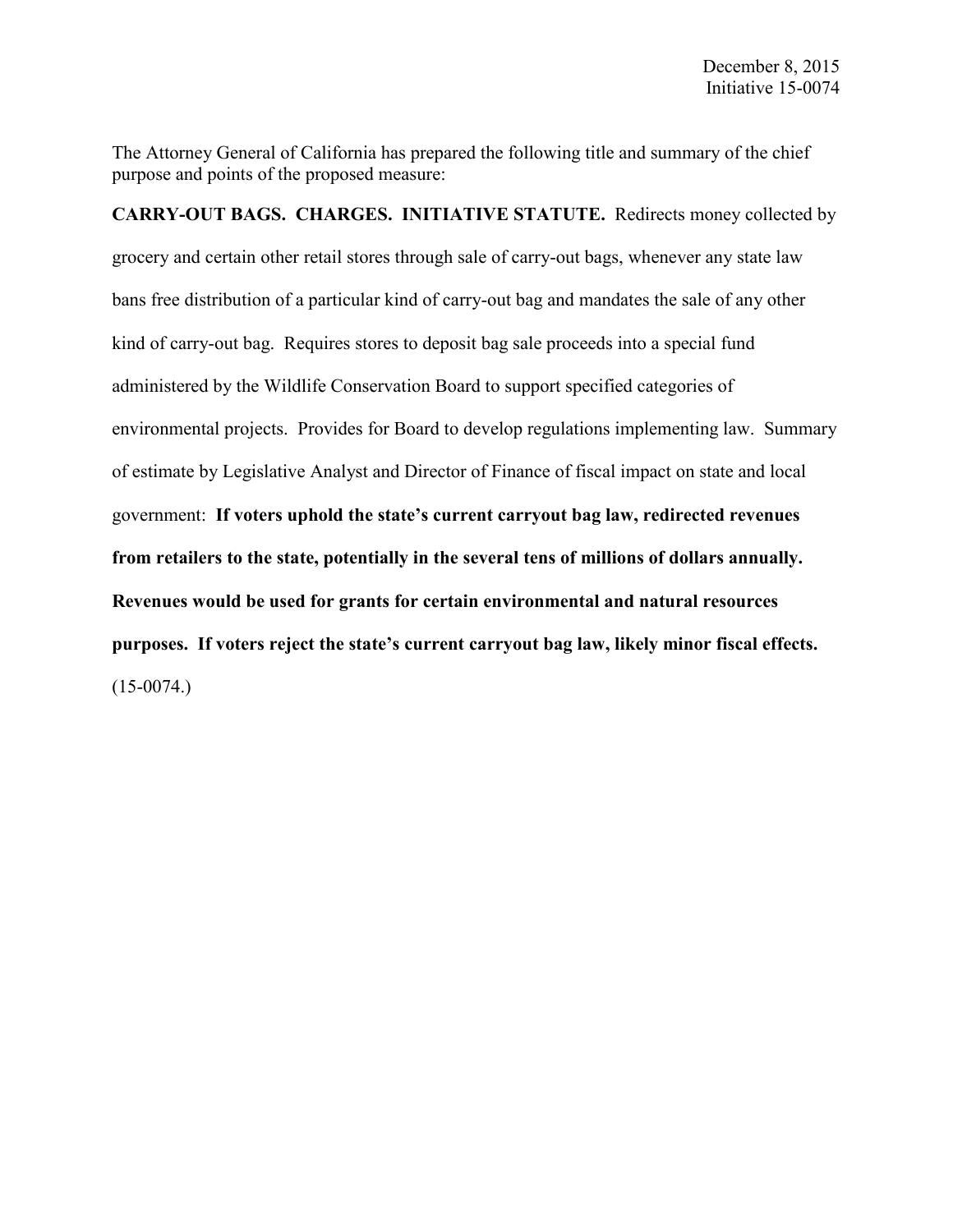October $\angle$ , 2015

REAMACO

OCT 0 2 2015

INITIATIVE COORDINATOR ATTORNEY GENERAL'S OFFICE

## VIA PERSONAL DELIVERY

The Honorable Kamala D. Harris Attorney General 1300 I Street, 17th Floor, P.O. Box 944255 Sacramento, CA 95814

Attention: Ashley Johansson, Initiative Coordinator

Re: Request for Title and Summary for Proposed Initiative Statute

Dear Ms. Harris:

Pursuant to Article II, Section 10(d) of the California Constitution. I hereby submit the attached proposed Initiative Statute, entitled the "Environmental Fee Protection Act," to your office and request that you prepare a title and summary of the measure as provided by law. Included with this submission is the required proponent affidavit signed by the proponent of this measure pursuant to Section 9608 of the California Elections Code. My address as a registered voter is attached to this letter, along with a check for \$200.00.

All inquires or correspondence relative to this initiative should be directed to Nielsen, Merksamer, Parrinello, Gross & Leoni, LLP, 1415 L Street, Suite 1200, Sacramento, CA 95814, Attention: Kurt Oneto (telephone: 916/446-6752).

Thank you for your assistance.

Sincerely,

Doyle L. Johnson, Proponent

Enclosure: Proposed Initiative Statute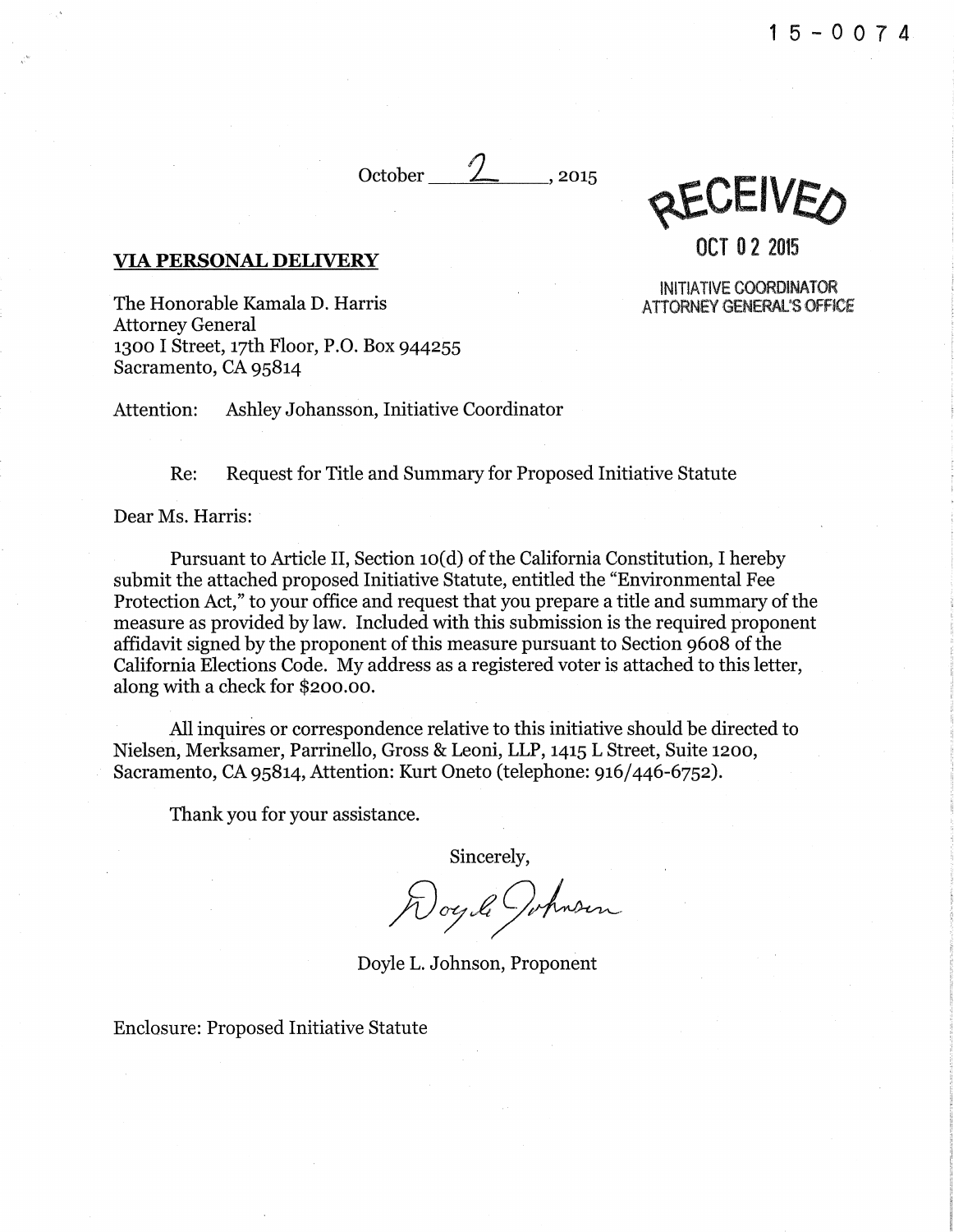### *SECTION 1. Title.*

This Act shall be known and may be cited as the Environmental Fee Protection Act.

#### *SEC. 2. Findings and Declarations.*

The People of the State of California find and declare as follows:

(a) In 2014, the California state Legislature enacted a ban on plastic carryout bags after lobbying by special interests including the California Grocers Association.

(b) The law further mandated that stores sell every paper or reusable carryout bag they provide to consumers for a minimum of 10 cents. Stores can charge even more if they so choose, and the grocers and retailers are specifically required by the law to keep these mandated sales charges as extra revenue.

(c) None of the sales charges on carryout bags required by state law will go to environmental purposes. The Legislature specifically wrote the law in such a way as to make these sales charges additional revenue to grocers and retailers.

(d) This special interest deal will provide grocers and retailers over \$400 million in added revenue every year- all at the expense of California consumers and with little or no benefit to the environment.

(e) The people of California have every right to expect that any sales charges on carryout bags they are required by state law to pay are dedicated to protecting the environment; not enriching corporations.

#### *SEC. 3. Statement of Purpose.*

The purpose of the Environmental Fee Protection Act is to fulfill Californians' expectations by requiring that any charges on carryout bags paid by consumers in connection with, or to advance, any plastic bag ban are dedicated to appropriate and worthy environmental objectives like drought mitigation, recycling, clean drinking water supplies, parks, beach cleanup, litter removal, and wildlife habitat restoration.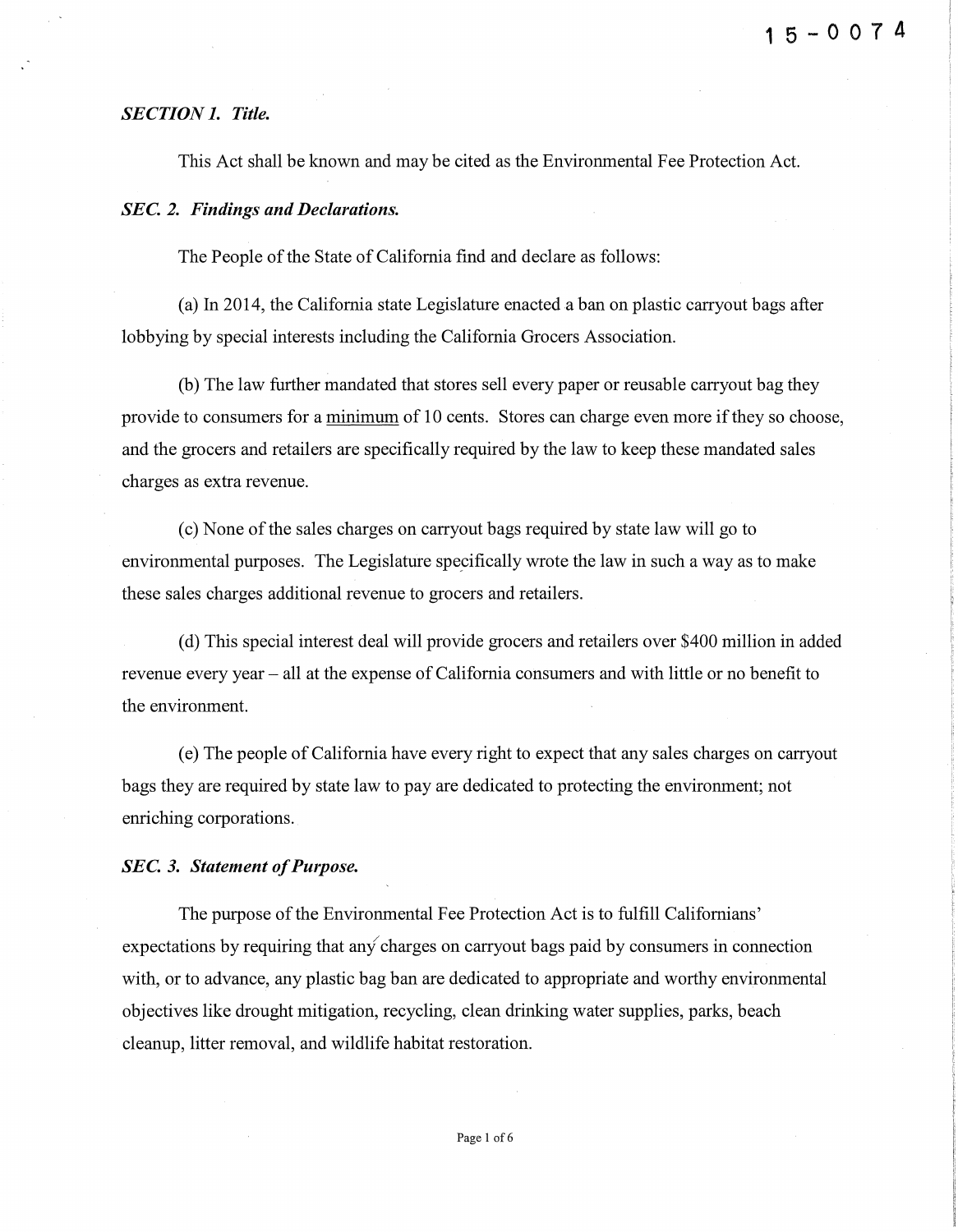# *SEC. 4. Chapter 5.2 (commencing with Section 42270) is added to Part 3 of Division 30 of the Public Resources Code, to read:*

# CHAPTER 5.2. CARRYOUT BAG CHARGES: ENVIRONMENTAL PROTECTION AND EHANCEMENT

Section 42270. This chapter shall be known, and may be cited as, the Environmental Fee Protection Act.

Section 42271. (a) Notwithstanding any other provision of law, all moneys generated or collected by a store pursuant to a state law that bans free distribution of any type of carryout bag, and mandates the sale of any other type of carryout bag, shall be deposited into the Environmental Protection and Enhancement Fund, which is established in the State Treasury and administered by the Wildlife Conservation Board pursuant to Section 42272.

(b) For purposes of this chapter:

(1) "Store" means a retail establishment that meets any of the following requirements:

(A) A full-line, self-service retail store with gross annual sales of two million dollars (\$2,000,000) or more that sells a line of dry groceries, canned goods, or nonfood items, and some perishable items.

(B) Has at least 10,000 square feet of retail space that generates sales or use tax pursuant to the Bradley-Bums Uniform Local Sales and Use Tax Law (Part 1.5 (commencing with Section 7200) of Division 2 of the Revenue and Taxation Code) and has a pharmacy licensed pursuant to Chapter 9 (commencing with Section 4000) of Division 2 ofthe Business and Professions Code.

(C) Is a convenience food store, foodmart, or other entity that is engaged in the retail sale of a limited line of goods, generally including milk, bread, soda, and snack foods, and that holds a Type 20 or Type 21 license issued by the Department of Alcoholic Beverage Control.

(D) Is a convenience food store, foodmart, or other entity that is engaged in the retail sale of goods intended to be consumed off the premises, and that holds a Type 20 or Type 21 license issued by the Department of Alcoholic Beverage Control.

Page 2 of 6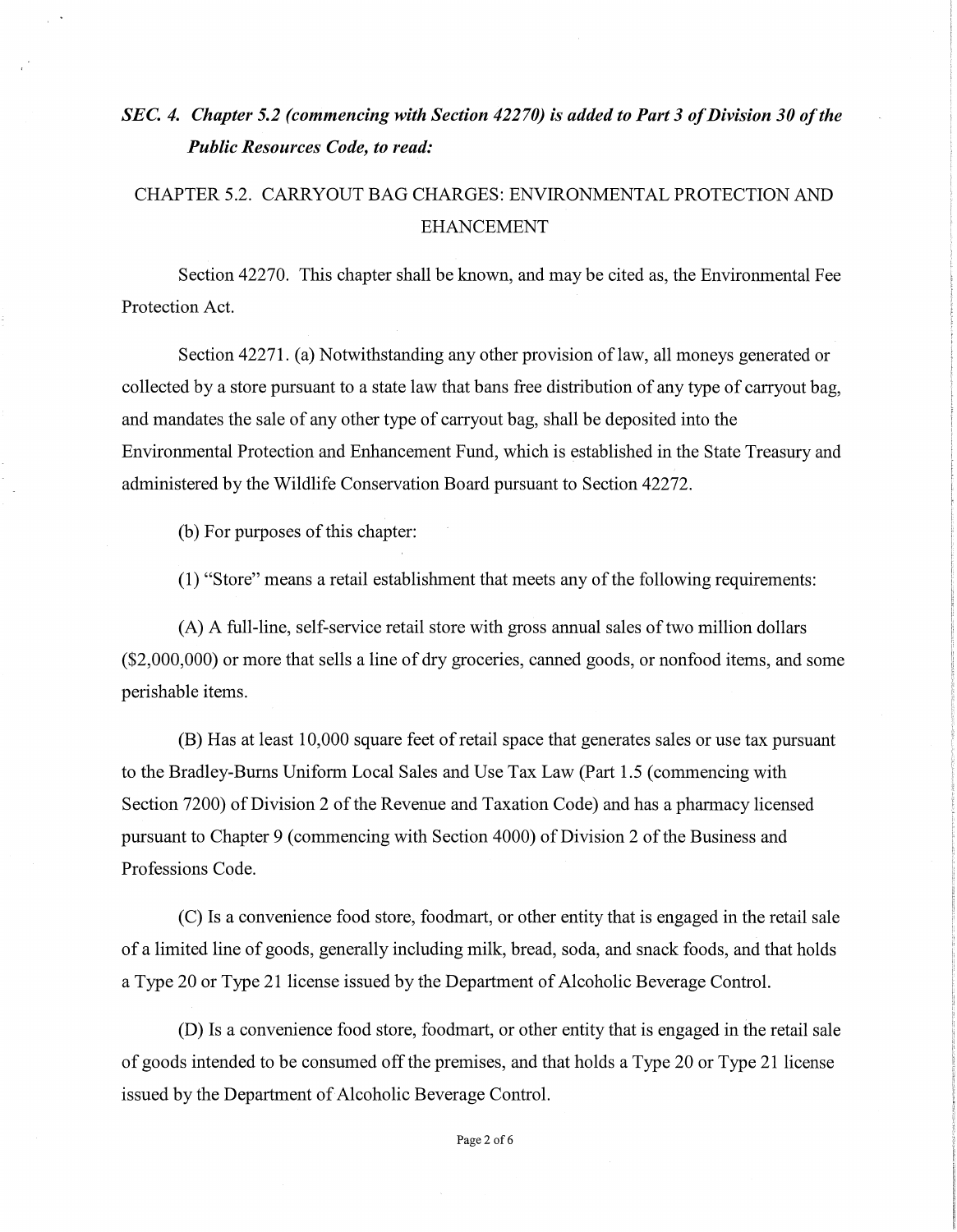(2) "State law" means any statute, law, regulation, or other legal authority adopted, enacted, or implemented before or after the effective date of this section by the State of California or any agency or department thereof.

(3) "Carryout bag" means single use carry-out bags, paper bags, recycled paper bags, plastic bags, recyclable plastic bags, reusable plastic bags, compostable bags, reusable grocery bags, or any other kind of bags used to carry purchased items away from a store.

(c)(1) The Wildlife Conservation Board may adopt regulations, and/or coordinate or contract with other state or local agencies, in furtherance of the administration and implementation of subdivision (a) of this section, Section 42272, and Section 42273.

(2) Notwithstanding any other provision oflaw, a loan in the amount of five hundred thousand dollars (\$500,000) is hereby made from the Safe Drinking Water, Water Quality and Supply, Flood Control, and Coastal Protection Fund of2006 (Section 75009 of the Public Resources Code) to the Wildlife Conservation Board for the purpose of adopting regulations for the administration and implementation of subdivision (a) of this section, Section 42272, and Section 42273. If the moneys in the Safe Drinking Water, Water Quality and Supply, Flood Control, and Coastal Protection Fund of 2006 are insufficient to make the loan required by this paragraph, then the loan shall be made from the Water Quality, Supply, and Infrastructure Improvement Fund of2014 (Section 79715 of the Public Resources Code). All moneys deposited into the Environmental Protection and Enhancement Fund shall first be used to repay the loan until the full loan amount is repaid. The Controller and all other responsible state officials shall take all actions necessary to effectuate the loan required by this paragraph.

Section 42272. (a) The Environmental Protection and Enhancement Fund is hereby established in the State Treasury.

(b) Notwithstanding any other provision of law, the Environmental Protection and Enhancement Fund is a trust fund established solely to carry out the purposes of this chapter. Notwithstanding Section 13340 of the Government Code, all moneys deposited in the Fund, together with interest earned by the Fund, are hereby continuously appropriated, without regard to fiscal years, to the Wildlife Conservation Board solely for the purposes set forth in subdivision (c).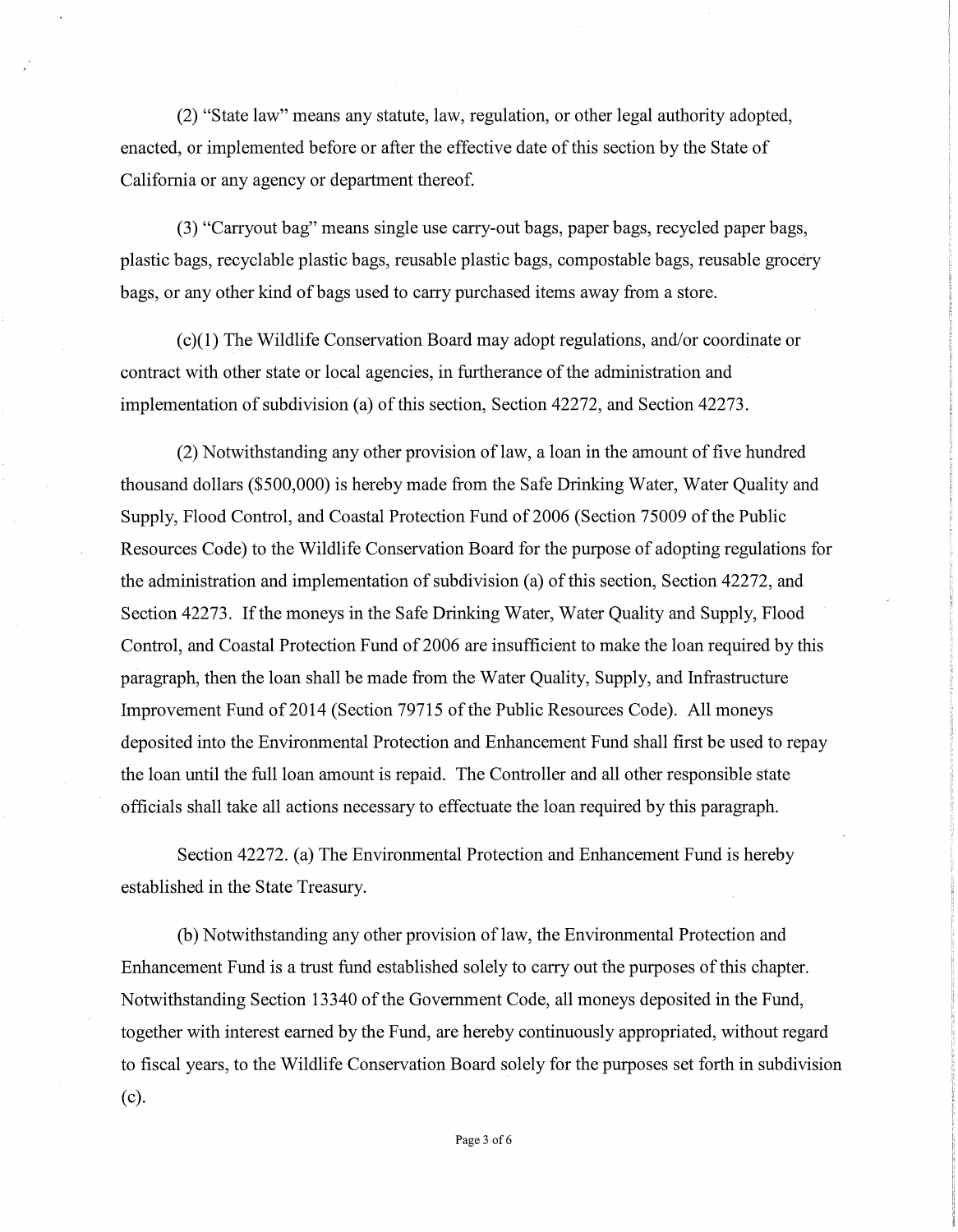(c) The Wildlife Conservation Board shall use the moneys in the Environmental Protection and Enhancement Fund to fund environmental protection and enhancement grants. Projects and programs eligible for grants are as follows:

(1) Drought mitigation projects including, but not limited to, drought-stressed forest remediation and projects that expand or restore wetlands, fish habitat, or waterfowl habitat.

(2) Recycling.

(3) Clean drinking water supplies.

( 4) State, regional, and local parks.

(5) Beach cleanup.

 $(6)$  Litter removal.

(7) Wildlife habitat restoration.

(d) The Wildlife Conservation Board shall use no more than 2 percent of the moneys in the Environmental Protection and Enhancement Fund for administrative expenses. Grant recipients shall use no more than 5 percent of any moneys received for administrative expenses.

(e) Prior to disbursing any grants pursuant to this chapter, the Wildlife Conservation Board shall develop project solicitation and evaluation guidelines. The guidelines may include a limitation on the dollar amounts of grants to be awarded. Prior to finalizing the guidelines, the Wildlife Conservation Board shall post the draft guidelines on its Internet website and conduct three public hearings to consider public comments. One public hearing shall be held in Northern California, one hearing shall be held in the Central Valley, and one hearing shall be held in Southern California.

(f)(l) The non-partisan California State Auditor shall conduct a biennial independent financial audit of the programs receiving funds pursuant to this chapter. The Auditor shall report its findings to the Governor and both houses of the Legislature, and shall make the findings available to the public on its Internet website.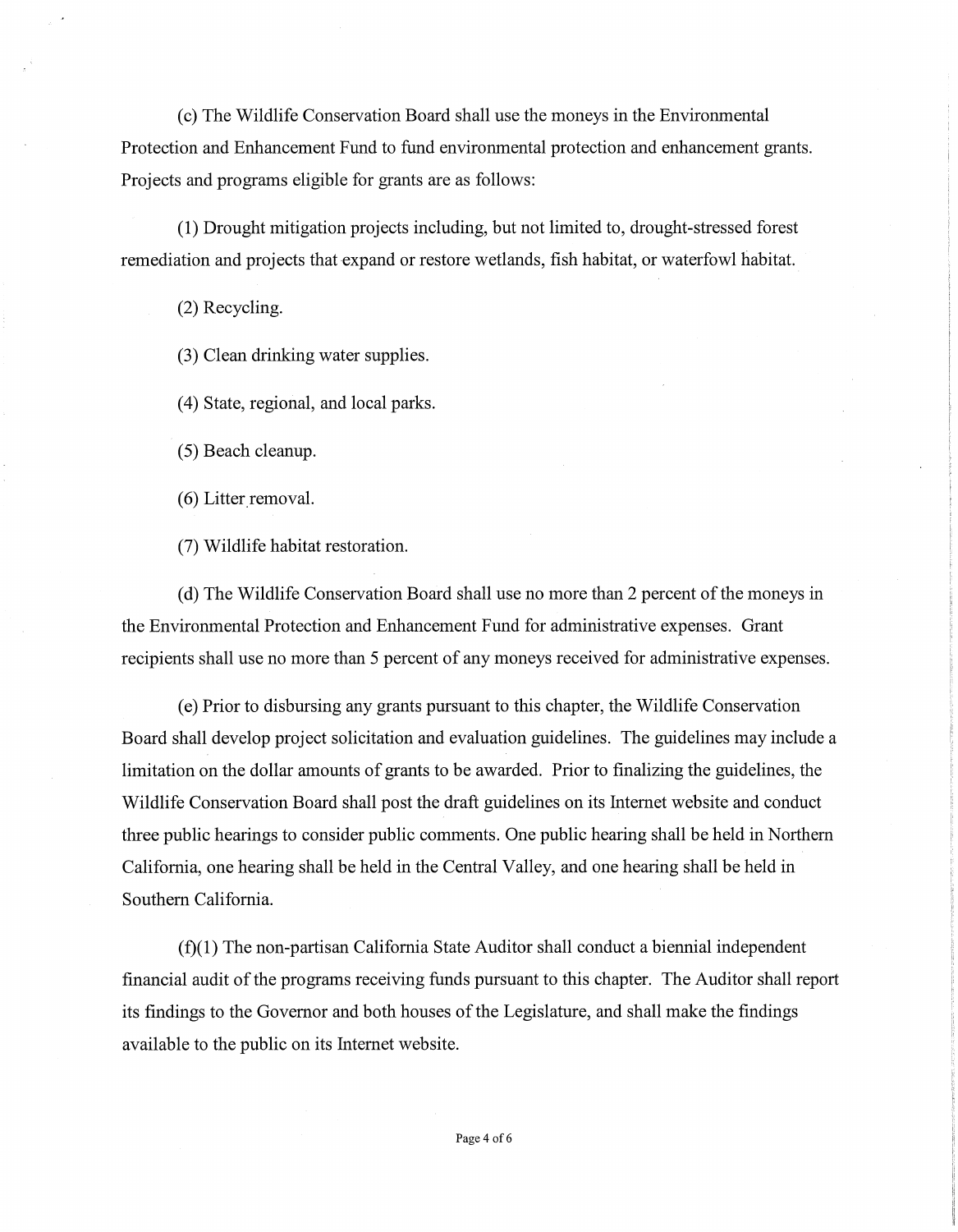(2)(A) The Auditor shall be reimbursed from moneys in the Environmental Protection and Enhancement Fund for actual costs incurred in conducting the biennial audits required by this subdivision, in an amount not to exceed four hundred thousand dollars (\$400,000) per audit.

(B) The four hundred thousand dollar (\$400,000) per audit maximum limit shall be adjusted biennially to reflect any increase or decrease in inflation as measured by the Consumer Price Index for All Urban Consumers (CPI-U). The Treasurer's Office shall calculate and publish the adjustments required by this paragraph.

Section 42273. (a) Notwithstanding any other law, local governments may require moneys generated or collected pursuant to any local law that bans free distribution of any type of carryout bag, and mandates the sale of any other type of carryout bag, to be deposited into the Environmental Protection and Enhancement Fund and used for the purposes set forth in Section 42272.

(b) For purposes of this section, "local law" means any ordinance, resolution, law, regulation, or other legal authority adopted, enacted, or implemented by any city, county, city and county, charter city, charter county, special district, school district, community college, or other local or regional governmental entity.

#### *SEC* 5. *Liberal Construction.*

This act shall be liberally construed in order to effectuate its purposes.

### *SEC. 6. Conflicting Measures.*

(a) In the event that this measure and another measure or measures relating to the use of moneys generated or collected by stores pursuant to laws that bans free distribution, and mandates the sale, of any or all types of carryout bags shall appear on the same statewide election ballot, the other measure or measures shall be deemed to be in conflict with this measure. In the event that this measure receives a greater number of affirmative votes, the provisions of this measure shall prevail in their entirety, and the provisions of the other measure or measures shall be null and void.